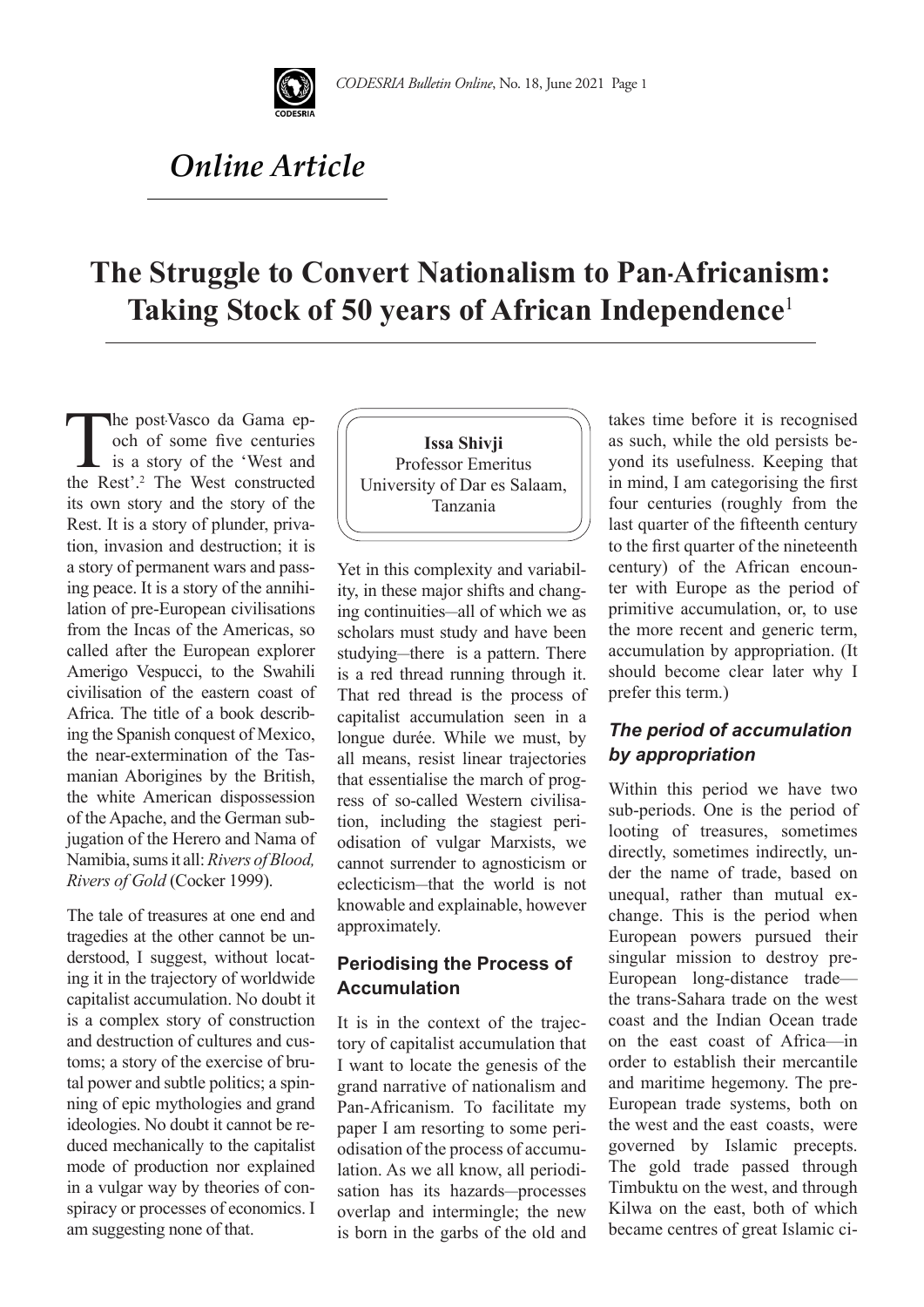vilisation and learning. Timbuktu and Kilwa were brutally destroyed by Portuguese privateers. The expeditions had specific instructions to Christianise the 'natives' and eliminate Muslim traders.

As the Portuguese privateers were devastating the African coast in the last quarter of the fifteenth century, so Spanish conquerors were discovering the 'New World'. Vasco da Gama laid the foundation of the European invasion of Africa; Christopher Columbus inaugurated the extermination of the indigenous populations of the Americas and the Caribbean—the first genocide and holocaust in the history of humankind. One led to white hegemony, the other to white settlement. From then on, the fate of the three continents was inextricably linked and found its immediate expression in the triangular slave trade.

The second sub-period, from the sixteenth to the nineteenth century, witnessed the gruesome Atlantic slave trade, the so-called triangular trade. Half the slaves were transported to the 'New World' in the eighteenth century. Millions—fifty million, one estimate says (Zinn 2001: 29)—of men, women and children torn from their continent worked the sugar plantations of the Caribbean and cotton plantations of the southern states of America to provide the raw material for Lancashire mills, the pioneer of the Industrial Revolution. The African continent was looted of its treasures in the first sub-period, which also ruined its established mercantile routes. In the second sub-period, the continent was looted of its people, devastating its social fabric and robbing it of its most important resource. This was accumulation by appropriation *par excellence*—accumulating by appropriating wealth in the first instance, and accumulating by appropriating people in the second.

Meanwhile, on the European stage, capitalism was bursting its containers (to use Prem Shaker Jha's term, Jha 2006: 17) and reconstructing them. Jha argues that in its 700 years of development, capitalism has gone through three cycles of accumulation. At the beginning of each cycle it has expanded the size of its container. In the first, it grew from the maritime city-states of Venice, Genoa, Florence, Milan and Amsterdam to the nation-states of England, Holland and France. The quintessence of the second cycle was from the nation-state to the colonising state, $3$  as European powers colonised much of the rest of the world. The third was from the island territory of the small nationstate, Britain, to the continental nation-state of North America. Now, in the era of globalisation, on the eve of the fourth cycle, it is poised to burst the very system of hierarchically organised nation-states.

Whatever the merit of this thesis, for our purposes two points can be made. One, that the capitalist container was never self-contained. Arteries penetrating deep into the wealth and treasures of other continents fed the process of capital accumulation in the heart of Europe. Africa was the theatre of the most devastating kinds of appropriation. Two, the ideologies, religions, cultures and customs constructed to rationalise, legitimise and explain the processes of accumulation were centrally premised on the construction of race, in which 'the Self' was White and 'the Other' Black, the two also being the referents for the in-between. Geography itself was constructed as such, Europe being the land of the White and Africa being the land of the Black. The racist construct found its typical expression in the Other, the Slave—a soulless, depersonalised and dehumanised object. For planters and slavers, 'The Negroes are unjust, cruel, barbarous, half-human, treacherous, deceitful, thieves, drunkards, proud, lazy, unclean, shameless, jealous to fury, and cowards' (James [1938] 1989). The Supreme Court of the civilised United States decided in 1857 that 'Dred Scott could not sue for his freedom because he was not a person, but property' (Zinn 2001: 187). Fathers, bishops, learned priests and men of conscience found no fault in trading in and owning slaves: '... we ... buy these slaves for our service without a scruple ...', declared men of religion with conscience (ibid. 29–30). The bottom line was enormous profits made from the slave trade and colossal surplus extracted from slave labour. James Madison, one of the 'fathers' of the American Constitution, could boast to a British visitor that he could make 2,000 per cent profit from a single slave in a year (Zinn 2001: 33). Thus were constructed the universal ideologies, the grand narratives and the totalising outlooks of the Western civilisation, which we are living to this day.

#### *Accumulation by capitalisation*

Towards the end of the eighteenth and the first half of the nineteenth centuries, capitalism entered the throes of the Industrial Revolution (1780 to 1840 by Hobsbawm's reckoning, Hobsbawm 1968). It was also the period of primitive accumulation within the container. Indeed, the original meaning of primitive accumulation was confined to the process of appropriation of serfs and peasants from land to work in factories. Marx called it the 'prehistoric stage of capital' (1887: 668). He theorised the capitalist system as if it were self-contained. 'Accumulate, accumulate! That is the Moses and the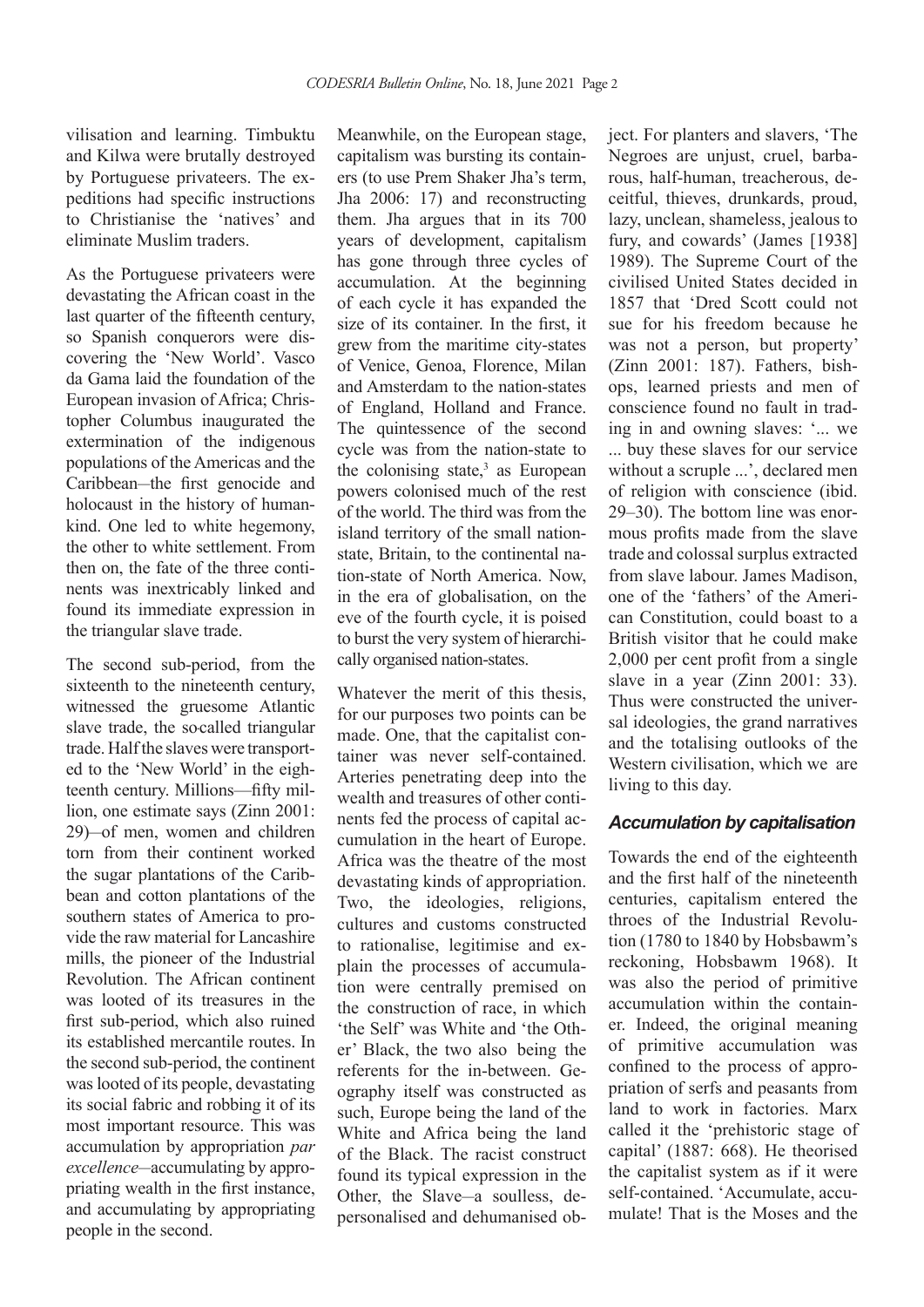prophets!' (Marx 1887: 558) was the driving force of capitalism.

By dissecting the appearance of the commodity society, Marx showed how surplus is appropriated from the working class and accumulated to make more surplus, even when, on the face of it, the exchange appears to be mutual and equivalent and no one is cheated or short-changed. (And if cheating does happen in practice, it is only a deviation from the norm.) Accumulation based on equal exchange is what we call accumulation by capitalisation. The notion of equivalent exchange forms the bedrock of bourgeois legal ideology and philosophical outlook. The edifice of the Western legal system is constructed on atomised individuals bearing equal rights (Pashukanis [1924] 1978). Atomist individuals of bourgeois society as carriers of commodity relations are all equal. This is also the basis of citizenship where to be a citizen means to have equal claims and entitlements, as against each other and in relation to the state.

Later Marxists, beginning with Rosa Luxemburg, questioned the theorisation of capitalist accumulation based on the assumption of a self-contained system. They argued that so-called primitive accumulation was not simply the prehistory of capital but an inherent part of its history. The capitalist centre always requires a non-capitalist periphery to appropriate from, which translates into invasions of non-capitalist spaces. Capital not only comes into the world 'dripping from head to foot, from every pore, with blood and dirt' (Marx 1887: 712), but also throughout its life continues to drain the blood of the 'Other' interspersed by orgies of bloodshed. called wars. Capitalism by nature is predatory and militarist.

Lenin, from a different point of departure, argued that in the last quarter of the nineteenth century, capitalism had become imperialist as monopoly finance capital sought new spaces of profitable investment (Lenin 1917). At the Berlin Conference of 1885, rapacious capitalist powers carved up the African continent and appropriated its parts as their exclusive possessions, thus heralding another seventy-five or so years of colonialism. The racist ideology of the White 'Self' (master) and the Black 'Other' (slave) came in handy in the creation of colonies. It was reinforced in religion and anthropology and literature as droves of missionaries preceded and anthropologists followed armed soldiers, to pacify the soulless, indolent 'native'. The 'Self' was now the White colonist and the 'Other' was the 'native'.

The 'colour line' thus constructed had its own internal logic and drive. It determined the very life-conditions of the colonist/settler and the 'native'. The settler's town, as Fanon described it, is a 'strongly built', 'brightly lit', 'well-fed' town. It is a town of 'white people, of foreigners'. The native town is:

a place of ill fame, peopled by men of evil repute. They are born there, it matters little where or how; they die there, it matters not where, nor how. It is a world without spaciousness; men live there on top of each other, and their huts are built one on top of the other. The native town is a hungry town, starved of bread, of meat, of shoes, of coal, of light. ... It is a town of niggers, and dirty Arabs. (Fanon 1967: 30)

The racist construct of the slave period, assisted by colonial intellectuals, was extended and reconstructed. Differences of custom and cultures among the 'natives' became immutable divisions called

'tribes' (Mafeje 1971). Tribes were conveniently divided and separated in their ghettoes, lest, as colonial paternalism averred, they kill each other given their violent propensity. The separation was thus in the interest of the natives to maintain law and order, meaning to rule (*divide et impera*—divide and rule). Institutions of indirect political rule and colonially constructed regimes of customary law were created. Colonial identities of race and tribe were formed, and to the extent that they were internalised, self-identification and perception followed suit.

The dual tendency of accumulation continued to operate—accumulation by capitalisation being dominant in the metropole and accumulation by appropriation being dominant and pervasive in the colony. To be sure, it manifested in new forms, through new political, economic, cultural and social institutions. Politics and cultures were reconstructed; so were customs and ideologies. A lot changed. The capitalism of 1942 was not the same as the capitalism of 1492, nor was that of the 2000s the same as that of the 1900s. Yet in these sea changes the heart of the system lay where it had always lain—in accumulation.

New forms of primitive accumulation were devised. Minerals were mined with migrant labour; plantations cultivated by bachelor labour. Women were turned into peasant cultivators. Children's hands were deployed to weed and harvest. None was paid the equivalent of his or her subsistence as the laws of commodity exchange prescribe. Bachelor wages were paid in cash and kind. The cash was just enough to pay the poll tax, buy cigarettes and the local brew. The other component was food rations. The colonial capitalist rationed every ounce of mealy meal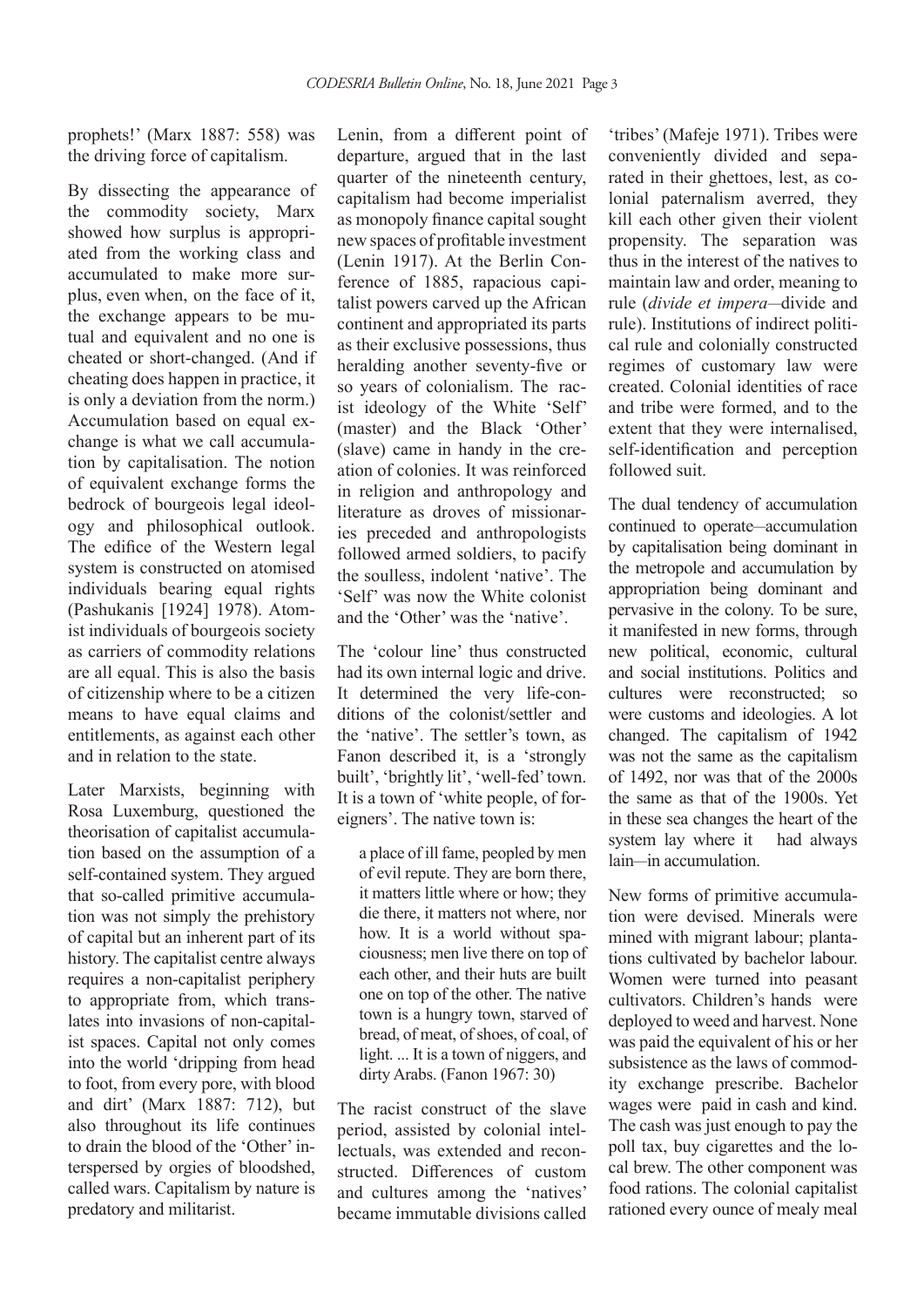and every grain of bean just to keep the body of the migrant labourer alive, but not his family. (That was the woman's responsibility.) Rations were meticulously calculated on the basis of expert opinion on the needs of the native's morphology.

Prison and forced labour, with no wages, constructed the arteries of colonial infrastructure to transport raw materials and food—cotton, coffee, rubber, tea—to the coast and thence to the metropole to satisfy the voracious appetite of the master's industries and the luxurious tastes of its aristocracy and middle classes. More often than not, prisoners were those who had failed to pay poll tax or wife tax. A flat-rate tax was levied on every adult male native above the apparent age of eighteen. He had to pay tax on each of his 'apparent' wives.<sup>4</sup> In addition to flushing out the self-sufficient producer from the land to work on plantations and mines to get cash for tax, taxation raised the revenue to run the colonial machinery of administration and repression.

Political economists of the West, who were wont to theorise for the Rest, argued interminably on theories of unequal exchange and uncaptured peasantry to explain colonially created poverty and underdevelopment. Few would see that cutting into the necessary consumption of the 'native' crippled the conditions of human existence and its reproduction, resulting in chronic undernourishment, high infant mortality, deprivation and disease. It was nothing short of primitive accumulation of the most primitive kind, which even Marx did not foresee. Instead, he thought that the march of capitalism would bring the backward and tradition-bound natives into the fold of civilisation by integrating them into capitalism. Thence, they would benefit from the proletar-

ian revolution, which would usher humanity to the next stage of civilisation—socialism. His twentieth-century followers even postulated imperialism as the pioneer of capitalism and therefore progress (Warren 1980).

To be sure, colonial capital by the very nature of capital did introduce commodity relations, thus planting the seeds of accumulation by capitalisation. The post-independence development theorists—again, of course, of the West—considered these pockets of capitalist relations the driver of modernisation. It required a few and minority scholars of the Rest to theorise on the development of underdevelopment, the relationship between two tendencies of capitalist accumulation and its contradictions. The modern was not modern, they said, nor the traditional backward. Rather, both were part of the capitalist whole in a symbiotic relationship that ensured the drainage of wealth and surplus from the continent to be capitalised in the West. In short, then, accumulation by appropriation dominated colonial capitalism under the hegemony of imperialism. If it produced indigenous capitalists, they were compradorial or semi-feudal in alliance with, and under the shadow of, imperial bourgeoisies.

#### **The Birth of Pan-Africanism**

We don't have to be told that wherever there is oppression there is bound to be resistance (Mao). As C. L. R. James says, 'one does not need education or encouragement to cherish a dream of freedom' (James [1938] 1989: 18). As happens so often in history, ideologies of resistance are constructed from the elements borrowed from the ideologies of domination. Pan-Africanism was such an ideology of resistance born in the throes of imperialism. Just as the dominant racist construct went back centuries to the slave trade, so did the resistance. For two hundred years the slaves in Haiti, originally named Hispaniola by Columbus, sang their freedom song (James [1938] 1989: 18):

Eh! Eh! Heu! Heu! Canga, bafio té! Canga, mouné de lé! Canga, do ki la! Canga, li! We swear to destroy the whites, and all that they possess; let us die rather than fail to keep our vow'.

This was the prehistory of one strand of Pan-Africanism, racial nationalism. The prehistory of the other strand, territorial nationalism, found expression in the Haitian revolution of 1791. None of it at the time, of course, was called by that name. If I may jump the gun, the Haitian revolution was in advance of its times. It was the forerunner of both the logical conclusion of territorial nationalism and citizenship, and their crisis under imperialism, all of which we see in post-independence African states.

The racial construct in the Haitian freedom song is palpable. It could not be otherwise. On the launching of his 1903 book, *The Souls of the Black Folk*, Du Bois said that the 'problem of the Twentieth Century is the problem of the color line'. Pan-Africanism was born at the turn of the century as a racial, anti-racist ideology. Its founders came from the West Indies, the confluence of the slave trade, from where slaves were transported to the Americas. It is in the so-called 'New World' of North America that the White supremacist ideology found expression in its most brutal and dehumanising forms. It is also there that the roots of Pan-Africanism can be traced.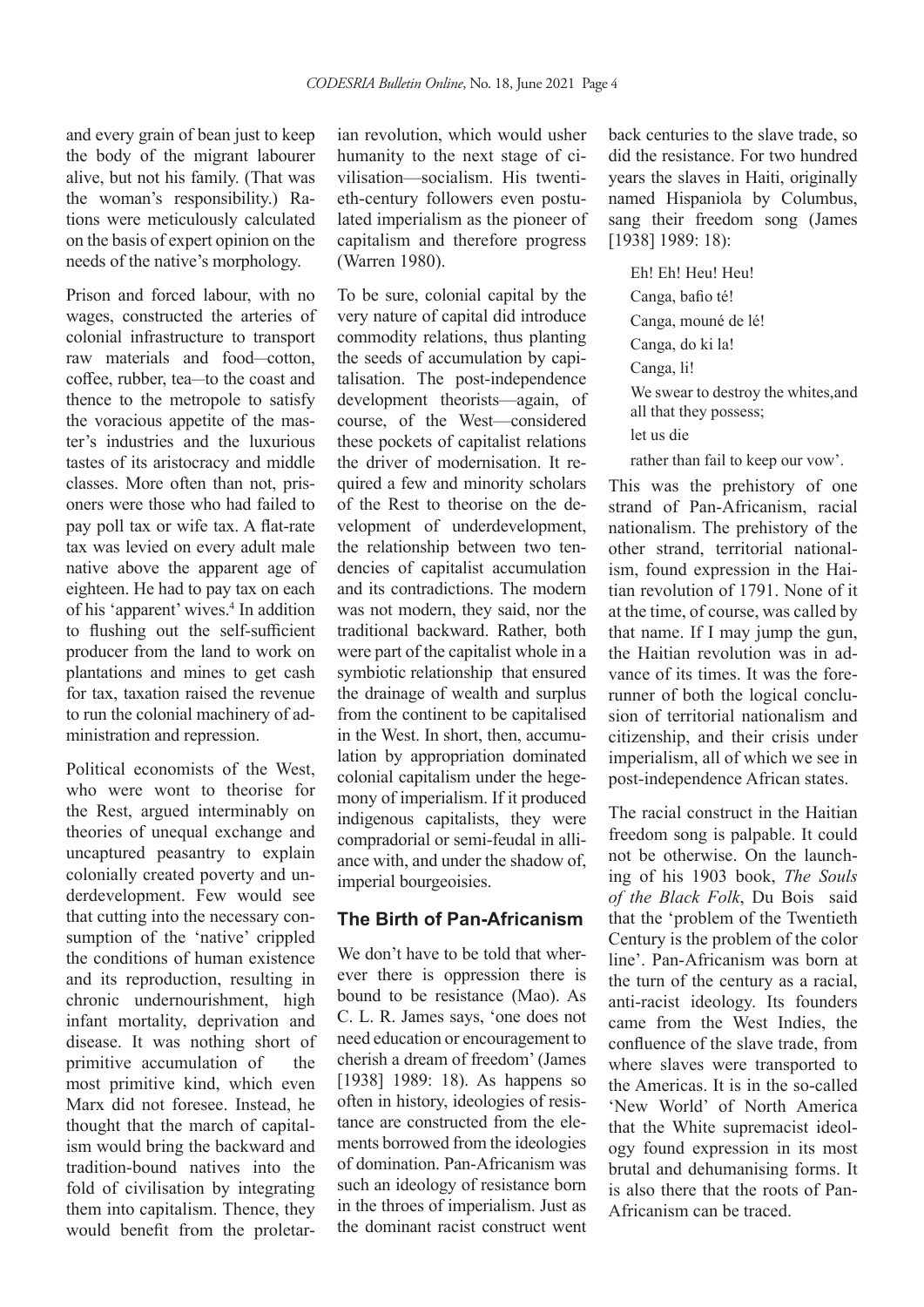Two names stand out: Du Bois and Marcus Garvey. Du Bois' father and grandfather came from the West Indies. Garvey came from Jamaica. The two men stood in contrast, in their conception and methods. They represented—between them and within them—the two poles of nationalism within Pan-Africanism, one defined by race and culture, the other by geography. Garvey opposed accommodation within the White structures and spearheaded a 'back to Africa movement'. He thus stood for a territorial home. Du Bois demanded equal racial treatment within the US. He thus stood for equal treatment or citizenship. Needless to say, both positions were a political construct, even if they did not present themselves as such. Paradoxically, but understandably, the boundaries of both were set by the dominant political and social constructs—White supremacy in one case, colonially carved borders in the other.

In his ninety-three years, Du Bois lived through and embodied the sixty-odd years of the evolution of Pan-Africanist ideology and movement. Between the wars, Du Bois' Pan-Africanist congresses were essentially small gatherings of African-Americans and African-Caribbeans, with a sprinkling of Africans from French colonies. Demands centred on racial equality, equal treatment and accommodation in existing structures. To the extent that colonialism and imperialist oppression itself was ideologised in terms of White supremacy, the anti-racist, racial constructs and demands of Pan-Africanists were anti-imperialist. It is important to keep this dimension of Pan-Africanism in mind—that in its genesis and evolution the ideology and movement was primarily political and essentially anti-imperialist. No doubt, it drew upon the victim's cultural resources, as the Negritude construct originally developed by the West Indian Aimé Césaire clearly demonstrates.

The turning point was the 1945 Fifth Congress at Manchester. The moving spirits behind that Congress were George Padmore and Kwame Nkrumah. The demand was unambiguous—Africa for Africans, liberation from colonialism. It ushered in the national liberation movement. Pan-Africanism thus gave birth to nationalism. The main question was: would this be territorial nationalism premised on separate colonially created borders, or Pan-Africanist nationalism? This, in turn, gave rise to two sets of subquestions. If it was territorial, what would be the boundaries of inclusion/exclusion, race or citizenship? And if Pan-Africanist, would it be global, including the African diaspora, or continental, excluding the diaspora? Even if continental, would it be racial/cultural including only black Africans while excluding Arabs? These became hot issues of debates and contentions a few years before and a few years after the independence of African countries.

In one sense, the bifurcation between racial and territorial nationalism symbolised by Du Bois and Marcus Garvey between the wars seemed to re-appear. But the context had changed. There were two new factors: independence on the African continent and in the Caribbean; and the civil rights movement in the US. One introduced state sovereignty into the territorial equation, the other citizenship into the global equation, both setting apparently 'new' boundaries of exclusion/inclusion, identity and belonging. In a nutshell, the triangular contestation between citizenship, racialism and territorial nationalism defined the parameters of the Pan-Africanist discourse.

The independence of Ghana in 1957 was an earthshaking event. C. L. R. James described Ghana's independence as a revolution. For a people who had been humiliated for five centuries, independence was indeed a revolution. For Nkrumah, though, the independence of Ghana was incomplete without the liberation of the whole continent and the liberation was incomplete without the unity of the continent. These two concepts became his passion. With the advice and help of George Padmore, Nkrumah set in motion two sets of conferences—the conference of African independent states, eight in all at the time, and All-African People's Conferences, a meeting of national liberation movements, trade unions and other leaders. The resolutions of these two conferences were a forerunner of the 'new' bifurcation of the Pan-Africanist ideology—the statist Pan-Africanism and its concomitant state-based nationalism, and people's Pan-Africanism based on solidarity and African identity. Statist Pan-Africanism culminated in the formation of the Organisation of African Unity (OAU), underpinned by the discourse on the unity of African states, while 'All African People's' Pan-Africanism was increasingly eclipsed by territorial nationalism. Each one of these, in its own way, reproduced the triangular tension between racialism, nationalism and citizenship.

The tension between the two arms of the bifurcation was well described by a leading Pan-Africanist, Julius Nyerere, as the dilemma of the Pan-Africanist (Nyerere 1968). When Nyerere was writing, in 1966, there were thirty-six independent African states. Each of these was involved in the consolidation and development of its nation-state. 'Can the vision of Pan-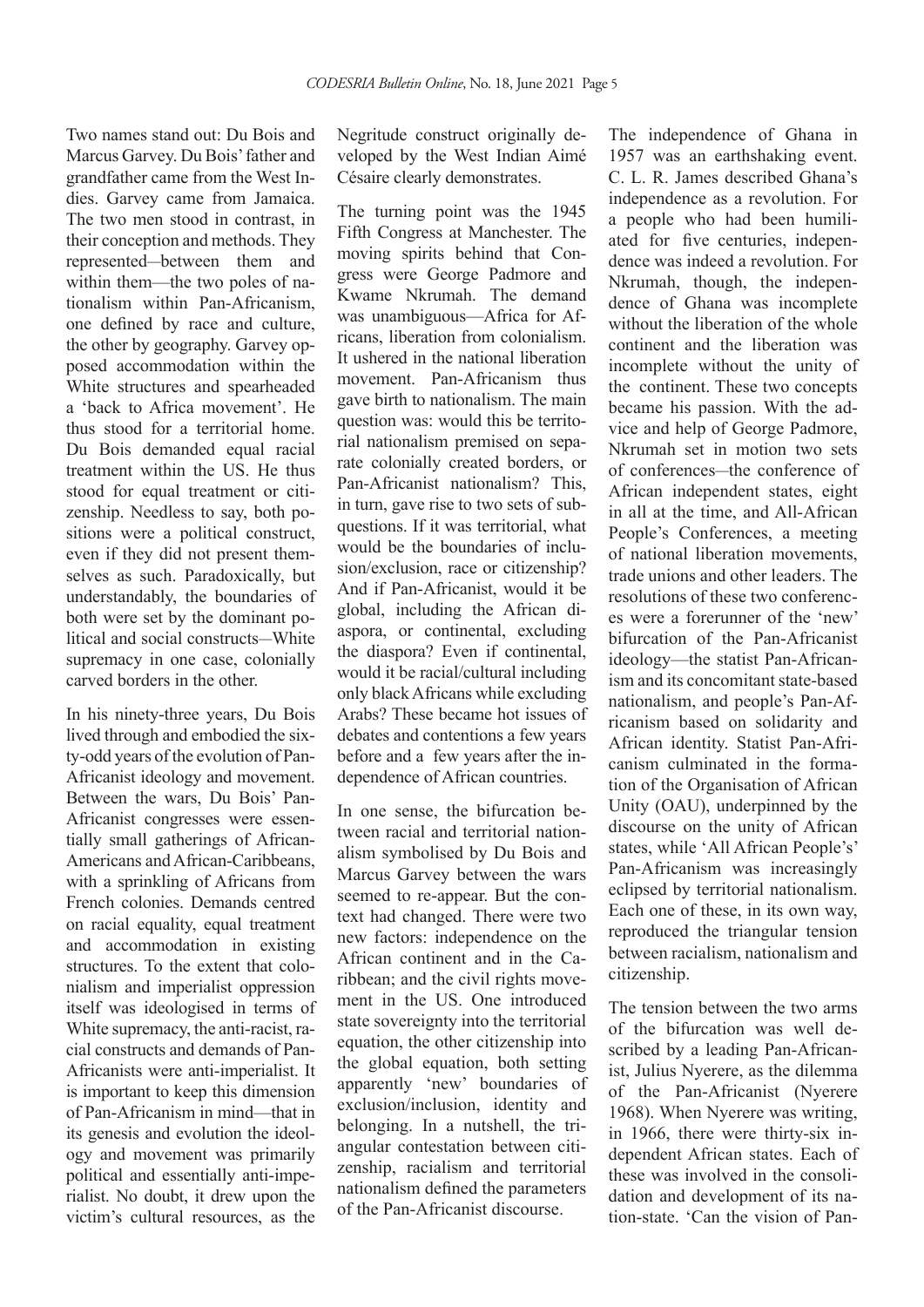Africanism survive these realities? Can African unity be built on this foundation of existing and growing nationalism?', Nyerere agonised. His answer was unambiguous.

I do not believe the answer is easy. Indeed I believe that a real dilemma faces the Pan-Africanist. On the one hand is the fact that Pan-Africanism demands an African consciousness and an African loyalty; on the other hand is the fact that each Pan-Africanist must also concern himself with the freedom and development of one of the nations of Africa. These things can conflict. Let us be honest and admit that they have already conflicted. (Nyerere 1968: 208)

They more than conflicted. The vision of Pan-Africanism was buried in the statist discourse of African unity and regional integration/ disintegration. More astute nationalists like Nyerere defined the two-fold task of the independent government as nation-building and development. In the absence of a local bourgeois class worth the name, the agency to build the nation and bring about development would be the state. Meanwhile, imperialism continued to cast its long shadow and at times more than a shadow. Assassinations and coups engineered by one or other imperialist power became the order of the day. Patrice Lumumba was brutally murdered and Kwame Nkrumah was overthrown by the machinations of the CIA. Survival became Nyerere's pre-occupation.

## **Capitalist Accumulation in the Post-Independence Period**

Half a century of independent Africa neatly divides into two halves—the first twenty-five years of nationalism and the second of neoliberalism. Underlying the ideologies of development and nationbuilding, of identities and politics, from Nyerere's Socialism and Self-reliance to Senghor's Negritude, lay the contention between accumulation by capitalisation and accumulation by appropriation.

Programmes and policies undertaken in the nationalist period, whether under the ideology of modernisation or socialism (essentially a variant of state capitalism), were meant to bolster the tendency for accumulation by capitalisation. But under the hegemony of imperialism, accumulation by appropriation continued to assert and reassert itself. Using local state or private merchant capital as the intermediary, and trade, aid and debt as the means, natural resources were rapaciously exploited and working people cajoled or coerced into yielding surpluses that inevitably found their way into the capital circuits of imperialist centres. Just as looting, plundering and the triangular slave trade of the previous centuries, called primitive accumulation, had primed the wheels of the Industrial Revolution, so the appropriation of resources and surpluses of the working people of Africa fuelled the Golden Age of Capitalism (1945 to 1971). Nationalist attempts to construct a self-reliant economy, and inaugurate what Samir Amin calls autocentric development, were sternly opposed or accommodated and absorbed into the imperialist system.

Nonetheless, imperialism during the nationalist period was morally and ideologically on the defensive. Educated in the theories of the master and borrowing from the cultures and history of the coloniser, African nationalists attempted to reconstruct their identities and polities in the idiom of nationalism, sovereignty, self-determination and citizenship, the philosophical underpinning of which, as we have seen, is the notion of the atomist individual with equal rights.

It was a valiant struggle but it was ultimately defeated, as the onslaught of neoliberalism amply proved. The nationalist, labelled 'ethnic' by the West, either failed or lacked the means and the historical time and opportunity to master the driving force of the construction of the 'Self' of the West—accumulation. Accumulation by capitalisation required a relatively autonomous economic space to operate and political self-determination to master. In other words, paraphrasing Cabral, national liberation meant people reclaiming their right to make their own history, whose objective was 'to reclaim the right, usurped by imperialist domination' of liberating 'the process of development of national productive forces' (Cabral 1969).

This called for nothing less than a structural reconstruction of the economy and reorganisation of the state. None could be done successfully under the Western capitalist domination of the economy and the political hegemony of imperialist ideologies and policies transmitted by local proto-bourgeoisies, so well caricatured by Fanon. The few who attempted were assassinated, overthrown or forcibly removed. The rest had to accommodate and compromise to survive.

The problem was that the ideology of resistance and anti-hegemony and their institutions of operationalisation—was constructed drawing on the intellectual and cultural resources of the dominant and dominating West. African nationalists failed to construct alternative ideologies and institutions. In the course of the struggle, again, a few tried but they were nipped in the bud in the nick of time.

Amilcar Cabral postulated that 'there are only two possible paths for an independent nation: to re-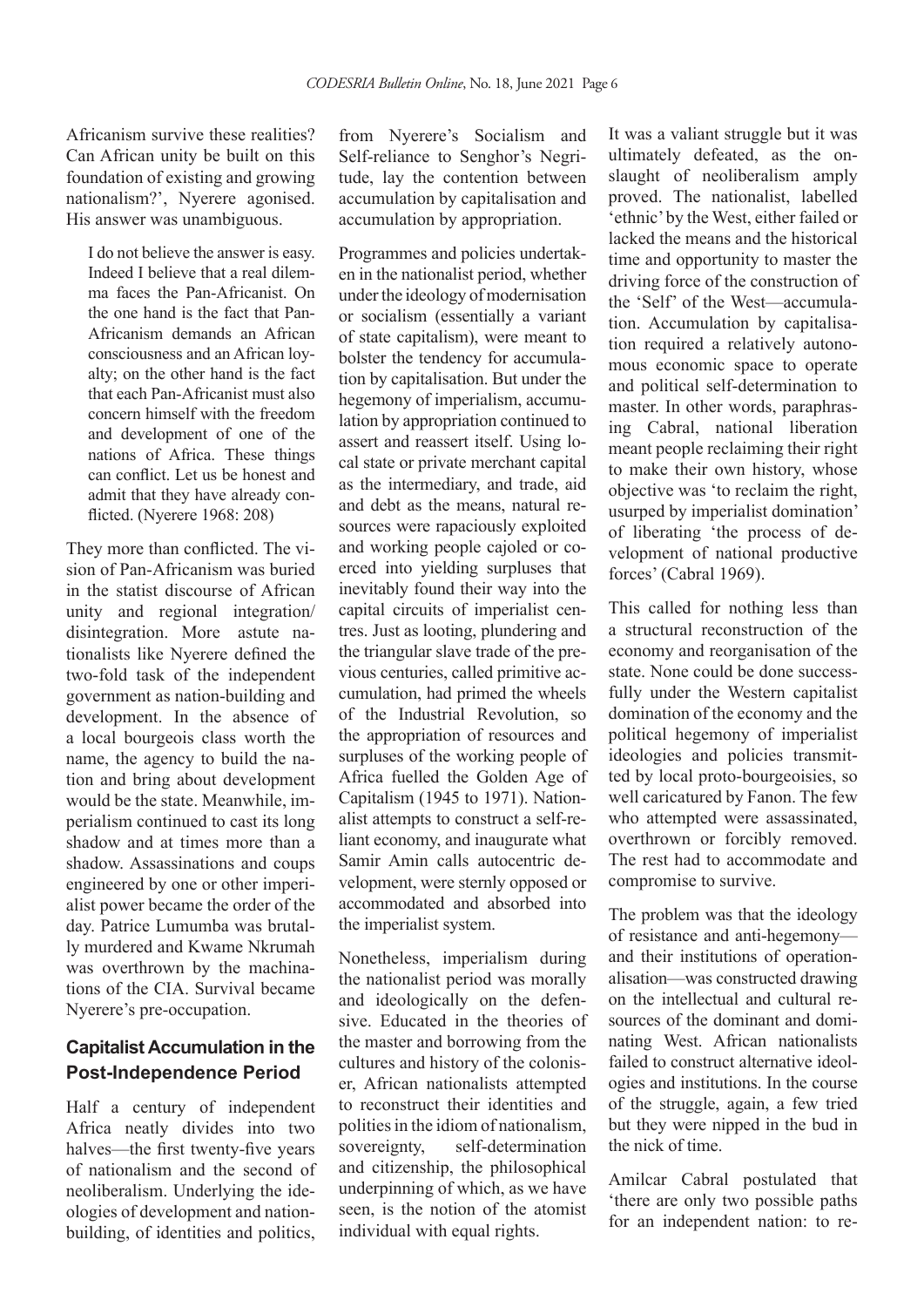turn to imperialist domination (neocolonialism, capitalism, state capitalism), or to take the way of socialism' (Cabral 1969: 87). He did not live to see either the independence of his country or practise his position. Agents of Portuguese colonialism assassinated him as his country was approaching independence. Chris Hani, who envisaged a new democratic and socialist South Africa, was killed on the eve of the transfer of power. Steve Biko, who redefined Black as a positive identity of the oppressed beyond the colour line, was tortured to death by the henchmen of apartheid. John Garang, who postulated a united New Sudan beyond colour, cultural and linguistic lines, infuriated racial and secessionist elements both in the North and the South and their imperialist backers. We are told he was killed in a helicopter crash. The truth lies buried somewhere in the debris.

The nationalist project was thus defeated and its building blocks shattered. The neoliberal attack was foremost an ideological attack on radical nationalism. Imperialism went on the offensive—economically, culturally, politically and intellectually. Within a period of two decades, Africa underwent three generations of structural adjustment programmes in an orgy of liberalisation, marketisation, privatisation, commodification and financialisation. Pockets of capitalist development based on accumulation by capitalisation have been destroyed as country after country in Africa has been deindustrialised. The few achievements of social services, in education, health, water, old age pensions and other public services, are commodified under such policies as cost-sharing and outsourcing. Fiscal instruments and institutions of policymaking, like central banks, have

been made autonomous and commercial banks privatised away from the public scrutiny of elected bodies. They make policies on the basis of prescriptions handed down by International Financial Institutions and donors. Policies are thrust down the throats of politicians and parliamentarians using the carrot of loans, aid and budget support, whose withdrawal acts as the veritable stick. Meanwhile, voracious imperialist capitals backed by their states and the so-called 'donor community' are grabbing land, minerals, water, flora and fauna. I need not go into details because a few African scholars have amply documented these facts—I say ' few', because many have succumbed to consultancies in the service of 'development partners'.

Let me sum up by saying that the tension of the nationalist period between accumulation by capitalisation and accumulation by appropriation has been resolved in favour of neoliberal primitive accumulation. To be sure, there are new forms in which the process of expropriation is constituted and manifested, but the essence remains. The projected identity of the 'Self' in the West is that of a benefactor, humanitarian, investor, advisor, entrepreneur and donor, while the 'Other' is the poor and helpless victim of the corrupt, unaccountable ethnic ruler. No doubt, capitalism at the centre is not the same either.

Prem Shankar Jha argues that capitalism is on the verge of bursting its nation-state container and is going global, in the process wreaking havoc and destruction on a global scale. One does not have to accept Jha's thesis to agree with him that the destruction is real and palpable, its implications felt not only in Africa but also in the West. Yet Africa suffers the most. More wars

have been fought after the end of the so-called Cold War than during its existence. Most of these have taken place on the African continent. Within a period of two decades, four countries have been destroyed and the fifth about to be devastated. Two of these are on the African continent. The continent is being militarised as American imperialism spreads its tentacles through the AFRICOM and seeks more and more naval bases on the Indian Ocean rim.

## **Revisiting the Pan-Africanist Project**

The continent is in crisis as is the capitalist-imperialist system constructed by the West over the last five centuries. Some have argued that the fall of Lehman Brothers and the financial crisis following it marked the beginning of the end of capitalism as we know it. Others are taking the position that the centre of gravity and hegemony is shifting from the West to the East, that capitalism is poised to reconstitute itself in new centres. The debate rages on.

Most, at least most African scholars, agree that the national project in Africa has failed and national liberation has been aborted. Some locate the failure of the national project in the crisis of citizenship, others in the failure to liberate the continent from the clutches of imperialism. In my view, the two are connected. Underlying the crisis of citizenship is the failure to master the process of accumulation by capitalisation, which in turn is due to imperialist domination in alliance with local comprador classes.

Whatever be the case, African scholars, intellectuals and activists have been compelled to revisit the Pan-Africanist project. Some of the old debates on racial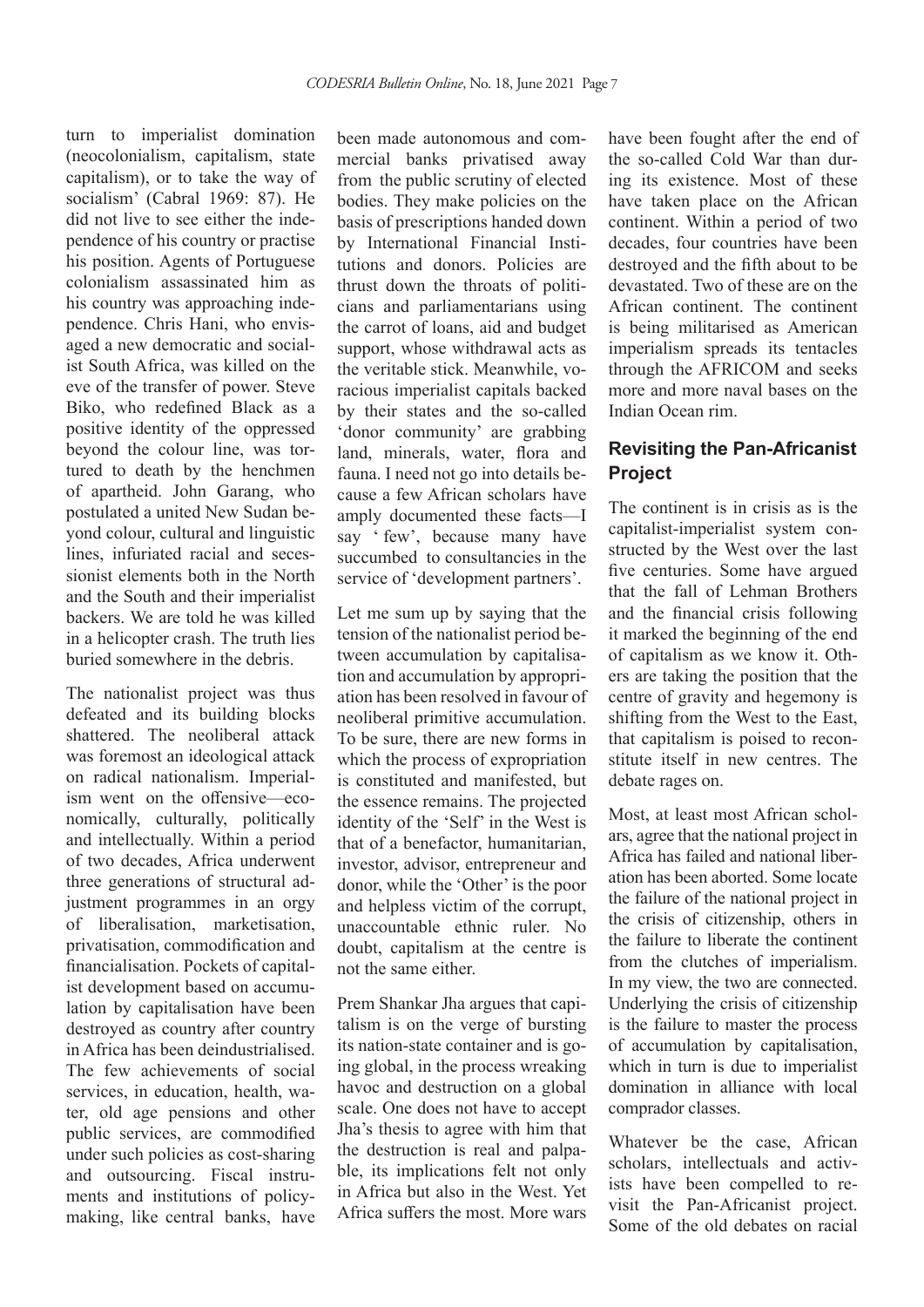and territorial nationalisms are reappearing. Who is an African for the purposes of Pan-Africanism? And, therefore, who constitutes the nation for purposes of national liberation? For Kwesi Prah, Bankie Bankie, Chiweizu and others, 'African' is defined by colour, culture and custom. For Archie Mafeje, Steve Biko, Walter Rodney, Tajudeen Abdul-Raheem and others, African or Black is not a function of colour, race, biology or morphology but a social and political construct, which ought to be historicised. Mafeje affirms, '... Africanity could not possibly mean the same thing to succeeding generations of African intellectuals'. And the fact that the first and second generation of Pan-Africanists may have borrowed from racial and cultural categories to deal with the problematique of white racism in a colonial setting 'does not commit later generations of Pan-Africanists to the same conflation between race/ colour and culture' (Mafeje 2000 ).

In the view of many African scholars, intellectuals and activists, we need to revisit and reconstruct the Pan-African project to address the unfinished task of national liberation from imperialism and take us beyond, to the emancipation of the working people of Africa from the hegemony of capitalism. In doing so, we would of course borrow from the intellectual and cultural resources of humankind as well as the experiences of the struggles of the people of the continent. In constructing a 'new Pan-Africanism', which would go beyond colour and national lines, we need fundamental paradigmatic shifts. The African intellectual community is deeply involved in these debates and I need not go into details. Suffice it to say that the insurrection of Pan-Africanist ideas has begun, hesitatingly but definitely.

As we engage in re-imagining and re-theorising Pan-Africanism, we need to make several epistemic breaks while at the same time reconstruct some of the elements of historical Pan-Africanism. As we engage in the intellectual task of re-imagination and re-theorisation of New Pan-Africanism, I suggest the following elements may provide some of the building blocks for its reconstruction. Needless to say, the list is not exhaustive nor cast in stone, for the task of theoretical praxis cannot be isolated or detached from the praxis of real-life struggles of the working people.

First, we must always keep in mind that historical Pan-Africanism was a political ideology and anti-imperialist from its inception. At no time has Pan-Africanism been a theory or ideology of economic regional integration. 'Politics first' was the fundamental precept of Pan-Africanism. Politics was in command, economics followed, not the other way round. In his gradualist, pragmatic approach to building Pan-African unity, Nyerere believed that regional integration, of whatever kind, could become the building block of African unity. Nkrumah opposed it. He called it Balkanisation on a large scale (see Nyerere's conversation with Bill Sutherland, in Sutherland and Meyer 2000: 84). History has proved Nkrumah right and Nyerere wrong.

Second, hitherto, Pan-Africanist anti-imperialism has been racial or national, and not about class. Even in intellectual discourses on Pan-Africanism, class is largely absent. Pan-Africanism has been much more an ideology of national liberation than social emancipation. Nkrumah began to talk about *Class Struggle in Africa* (1972) only after he was overthrown and exiled in Guinea. Even then his analysis was rather schematic. It is understandable that in the post-World War II anticolonial struggles in Africa, nation and nation-building were privileged. In effect it meant the building of the nation-state in which the nation and state were conflated. What is more, the nation-state was conceived in the image of the European nation-states. Nyerere candidly admitted so much.

I was not seeing Ujamaa [socialism] outside of the nation-state. I've questioned many, many, many things from Europe, but I've not questioned the nation-state. I cannot think, how do I think in terms of not the nation-state? … My questioning did not reach the nation-state. My questioning focused upon the borders. (Sutherland and Meyer 2000: 76)

In Pan-Africanism and national liberation, nation was privileged over class. It needed the frontal attack of neoliberalism on the nation-state and nationalism to bring home the fragility of the nation-state. For all intents and purpose, the postcolonial national project has failed. The more recent rise of narrow nationalisms and populisms has further questioned the viability of the ideology of nationalism. So long as imperialism exists, no doubt, the national question remains. But can we continue privileging the nation over class even in the context of anti-imperialist struggles? Is it not time to subordinate the national question to the social question?

Third, therefore, in re-imagining Pan-Africanism, accent should shift to class and class struggle, and the unfinished tasks of national liberation should be clearly and audaciously defined as anti-imperialist in the context of and as part of the class struggles of the working people (see Shivji 2017 for the concept of working people). The biggest active component of the working people in the concrete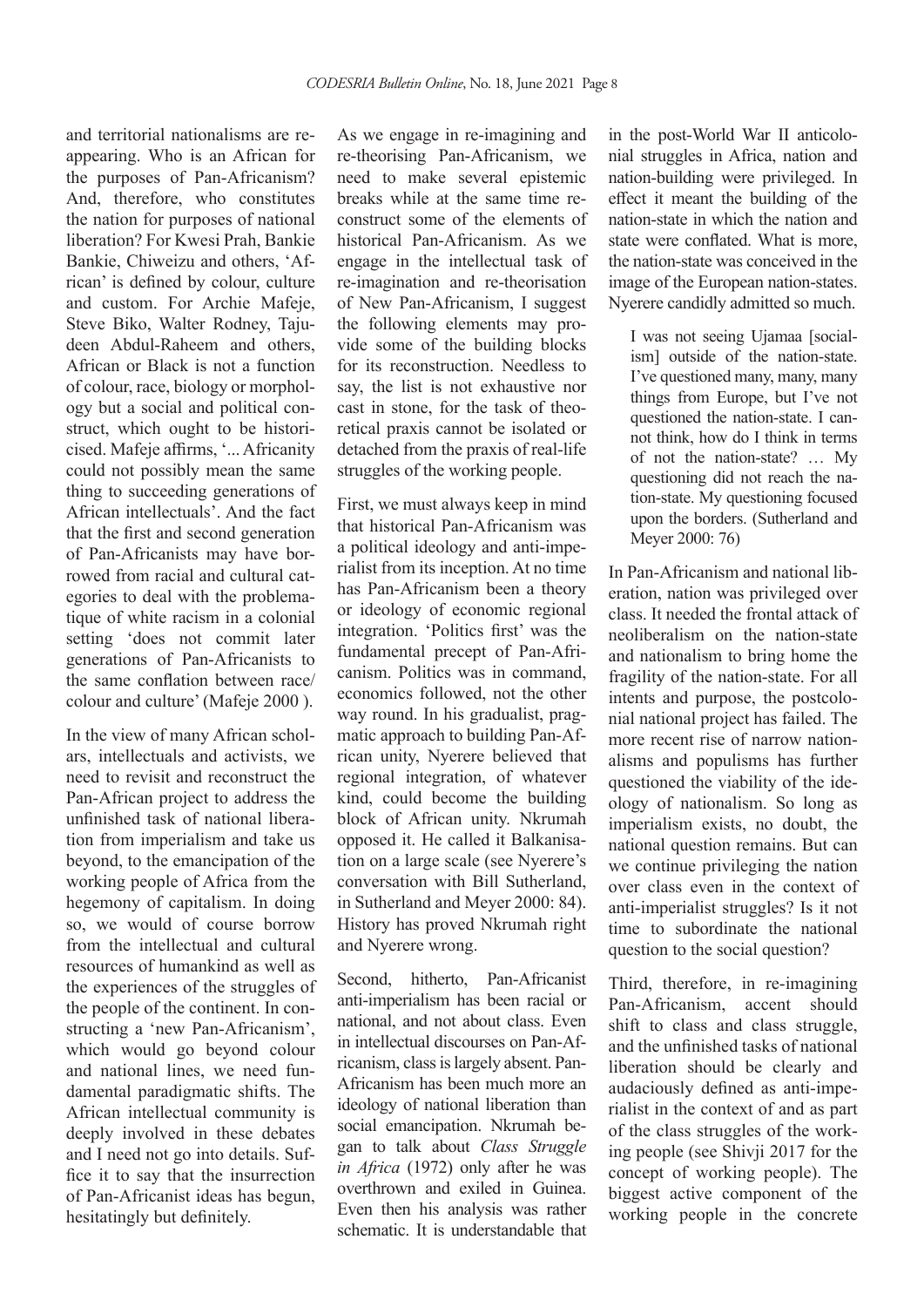conditions of Africa is women whether as peasants in rural areas or as construction workers, market women and food vendors in urban areas. Working women suffer the double burden of oppression and exploitation, capitalist and patriarchal. They subsidise capital both as producers of commodities and reproducers of their families. Thus, the struggle of the working people against capital is intertwined with the struggle against patriarchy.

Fourth, hitherto, Pan-Africanist ideology has been state-centric. The nation-state has been at the centre of Pan-African political and intellectual discourses and imagination. What is more, it is the state that is seen as the agency of Pan-Africanism. Here we need a paradigmatic shift from the state to the working people, both as the carriers of the Pan-African ideology as well as its implementers. African intellectuals must deliberately and consciously effect such a shift.

Finally, in the course of re-imagining Pan-Africanism we should reconstruct it as an ideology of the working people, as an ideology of social emancipation and, therefore, inextricably embedded in the struggles of the working people. This is the task that is before public intellectuals of Africa and organic intellectuals of the African working people.

#### **Conclusion**

I have given the story of Pan-Africanism as a grand narrative of nationalism and national liberation. I have shown its internal contradictions and movements. I have tried to locate my narrative in the trajectory of capitalist accumulation and imperialist domination, without, hopefully, making it mechanist and deductive. And I have called for a reconstruction of a new Pan-Africanist grand narrative to face

the unfinished tasks of national liberation and move forward to the tasks of social emancipation. Throughout the history of humankind, masses have been moved by the grand narrative of liberty, freedom, justice and emancipation to bring about change—sometimes revolutionary, at other times, not so much. Humanity stands at a crossroads. It is crying out for fundamental change. We need an alternative utopia to live by and fight for if we are not to be consumed by the death and destruction wrought by the barbaric system of the last five centuries. The worst of that barbarism has been felt and continues to be endured in Africa. In reconstructing Pan-Africanism, Africa is calling all 'at the rendezvous of victory ...'. With Aimé Césaire we can all sing:

(and) no race possesses the monopoly of beauty, of intelligence, of force, and there is a place for all at the *rendez-vous* of victory

... (Césaire 1955)

### **Notes**

- 1. This is a very slightly revised version of my keynote address delivered to the 4th European Conference on African Studies, Uppsala, 15-18 June 2011. An earlier version of the paper appeared in *Pambazuka News* https://www. pambazuka.org/pan-africanism/ struggle-convert-nationalism-panafricanism I have added a couple of new paragraphs just before the conclusion. The arguments made then, in my view, still hold. Since this was never published or publicised by the European organisers of the conference, I am having it published in this *CODESRIA Bulletin* for the benefit of the new generation of African intelligentsia.
- 2. The sub-title of Niall Ferguson's book, Civilization (2011). The book is an excellent example of how a right-wing Western historian tells the story of the 'west and the rest'.
- 3. Here I am slightly modifying Jha's thesis.
- 4. 'Apparent' because in different circumstances (for example, when applying the rule that a spouse is not a compellable witness against a fellow spouse) 'native' wives wedded under 'native' law were not recognised by colonial courts as wives, while for the purposes of tax anyone who appeared to be a 'wife' was so recognised.

#### **Bibliography**

- Amin, S., 1990, *Maldevelopment: Anatomy of a Global Failure*, London, UK: Zed Books.
- Badat, S., 2009, *Black Man: You Are On Your Own*, Braamfontein: Steve Biko Foundation.
- Bankie, B. F. and Mchombu, K., eds, 2008, *Pan-Africanism/African Nationalism: Strengthening the Unity of Africa and its Diaspora*, Trenton, NJ: Red Sea Press.
- Bernal, M., 1987, *Black Athena: The Afroasiatic Roots of Classical Civilisation*, London, UK: Free Association Books.
- Cabral, A., 1969, *The Weapon of Theory, in Cabral, Revolution in Guinea: African People's Struggle*, London, UK: Stage I, pp. 73–90.
- Césaire, A., [1955] 1972, *Discourse on Colonialism*, Pinkham, J. trans., New York and London, UK: Monthly Review Press.
- Cocker, M., 1999, *Rivers of Blood, Rivers of Gold: Europe's Conflict with Tribal Peoples*, London, UK: Random House.
- Davidson, B., 1961, *The Black Mother: The Years of the African Slave Trade*, New York: Little Brown.
- Fanon, F., 1967, *The Wretched of the Earth*, London, UK: Penguin Books.
- Geiss, I., 1974, *The Pan-African Movemen*t, London, UK: Methuen.
- Grimshaw, A., ed., 1992, *The C. L. R. James Reader*, Oxford: Blackwell.
- Harvey, D., 2003, *The New Imperialism*, Oxford: Oxford University Press.